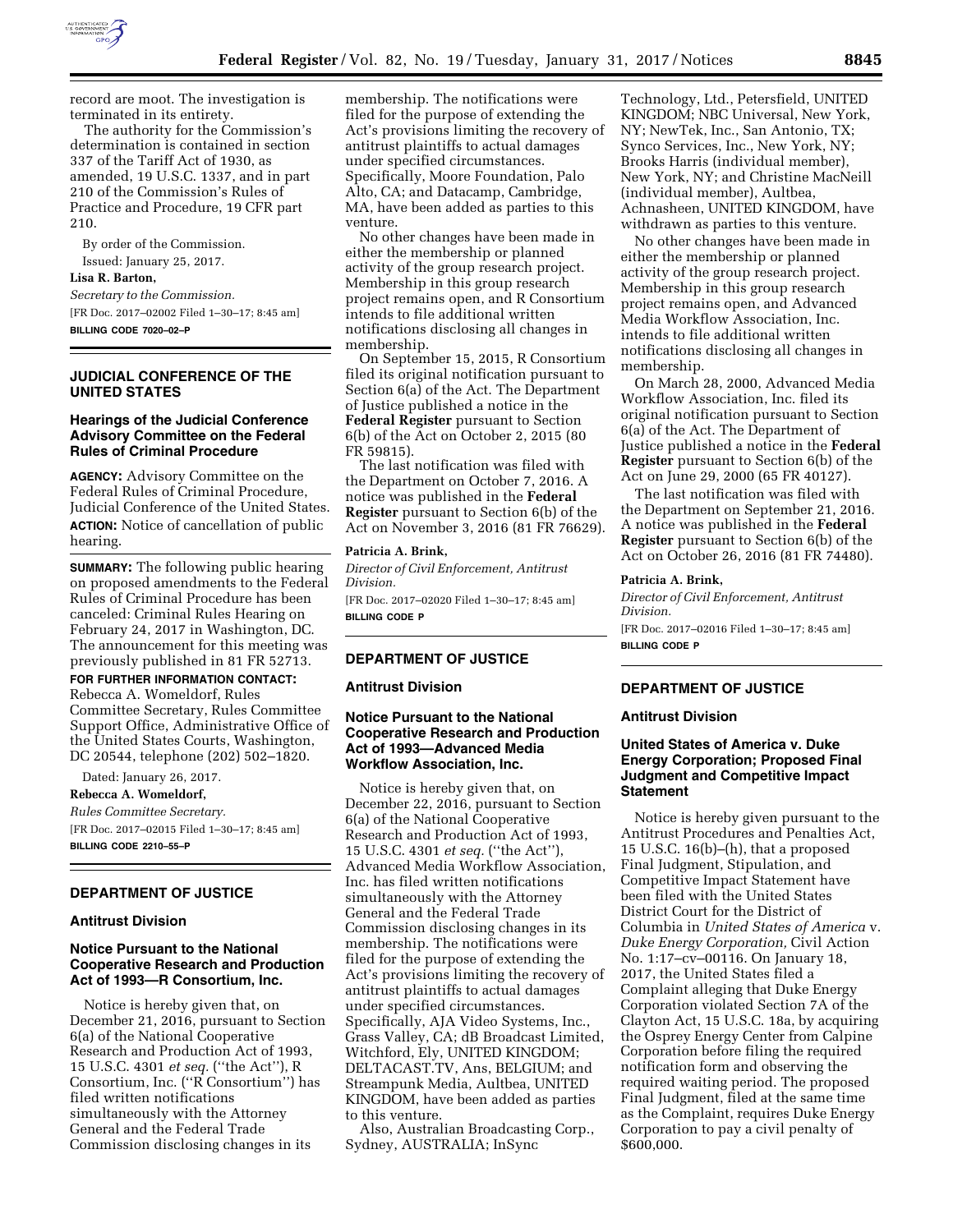Copies of the Complaint, proposed Final Judgment, and Competitive Impact Statement are available for inspection on the Antitrust Division's Web site at *<http://www.justice.gov/atr>* and at the Office of the Clerk of the United States District Court for the District of Columbia. Copies of these materials may be obtained from the Antitrust Division upon request and payment of the copying fee set by Department of Justice regulations.

Public comment is invited within 60 days of the date of this notice. Such comments, including the name of the submitter, and responses thereto, will be posted on the Antitrust Division's Web site, filed with the Court, and, under certain circumstances, published in the **Federal Register**. Comments should be directed to Caroline E. Laise, Assistant Chief, Transportation, Energy & Agriculture Section, Antitrust Division, Department of Justice, 450 Fifth Street NW., Suite 8000, Washington, DC 20530 (telephone: (202) 353–9797).

#### **Patricia A. Brink,**

*Director of Civil Enforcement.* 

# **UNITED STATES DISTRICT COURT FOR THE DISTRICT OF COLUMBIA**

*United States of America, U.S. Department of Justice, Antitrust Division, 450 Fifth St. NW., Suite 8000, Washington, DC 20530,*  Plaintiff, v. *Duke Energy Corporation, 550 South Tryon Street, Charlotte, NC 28202,*  Defendants.

Case No.: 1:17–cv–00116 Judge: Beryl A. Howell Filed: 01/18/2017

## **COMPLAINT**

The United States of America, acting under the direction of the Attorney General of the United States, brings this civil action to obtain monetary relief in the form of civil penalties against the Defendant, Duke Energy Corporation (''Duke''), for violating Section 7A of the Clayton Act, as amended, 15 U.S.C. 18a, also commonly known as the Hart-Scott-Rodino Antitrust Improvements Act of 1976 (''HSR Act''), and alleges as follows:

#### **I. NATURE OF THE ACTION**

1. The HSR Act is an essential part of modern antitrust enforcement. The HSR Act and implementing regulations require purchasers to notify the Department of Justice and the Federal Trade Commission and wait for agency review before acquiring assets valued in excess of certain thresholds. A purchaser can ''acquire'' assets without taking formal legal title, for instance by obtaining operational control over the assets or otherwise obtaining ''beneficial ownership.'' The HSR Act's notice and

waiting period requirements ensure that the parties to a proposed transaction continue to operate independently during review, preventing anticompetitive acquisitions from harming consumers before the government has had the opportunity to review them according to the procedures established by Congress in the Clayton Act. A purchaser that prematurely takes beneficial ownership of assets, sometimes referred to as ''gun jumping,'' is subject to statutory penalties for each day it is in violation.

2. In August 2014, Duke agreed to terms to purchase the Osprey Energy Center (''Osprey'') from its owner, Calpine Corporation (''Calpine''), a competing seller of wholesale electricity nationally and in Florida. Osprey is a combined-cycle natural gas-fired electrical generating plant located in Auburndale, Florida. Duke violated the HSR Act by obtaining beneficial ownership of Osprey before filing the required notification and observing the required waiting period.

3. Specifically, as part of the agreement to acquire the plant, Duke also entered into a ''tolling agreement'' whereby Duke immediately began exercising control over Osprey's output, and immediately began reaping the dayto-day profits and losses from the plant's business. Duke, for example, assumed control of purchasing all the fuel for the plant, arranging for delivery of that fuel, and arranging for transmission of all energy generated. Duke, not Calpine, retained the profit (or loss) from the difference between the price of the energy generated at Osprey and the cost to generate the energy, bearing all the risk of changes in the market price for fuel and the market price for energy. Based on these potential risks and rewards, Duke, and not Calpine, decided exactly how much energy would be generated by the plant on an hour-by-hour basis, and relayed those detailed instructions each day to plant personnel. Thus, from the moment the tolling agreement went into effect, Osprey ceased to be an independent competitive presence in the market for generating electricity for Florida consumers.

4. Duke was never interested in a tolling agreement alone—Duke was only interested in the tolling agreement as a step in the process of purchasing the plant. As a Duke executive explained in testimony to the Florida Public Service Commission, the tolling agreement reflected an effort to obtain expedited approval for the purchase of Osprey from the Federal Energy Regulatory Commission (''FERC''). When FERC reviews a proposed power plant

acquisition, it typically employs a ''screen'' to assess how much the proposed acquisition would increase market concentration. While planning the acquisition of Osprey, Duke and Calpine anticipated the acquisition would fail the FERC screen. But with a tolling agreement in place, Duke hoped that FERC would treat Osprey as already effectively controlled by Duke, and would therefore conclude that an acquisition would lead to no change in Duke's market share and no increase in concentration under FERC's screen. Indeed, after entering into the tolling agreement, Duke argued to FERC that its acquisition of Osprey posed no competitive threat and did not increase concentration because Duke ''already controls [Osprey] pursuant to the Tolling Agreement.''

5. The combination of Duke's agreement to purchase Osprey and the contemporaneously negotiated and interdependent tolling agreement transferred beneficial ownership of Osprey's business to Duke before Duke had fulfilled its obligations under the HSR Act. As a result, Duke and Calpine did not continue to act as independent entities during the required waiting period while the Department of Justice investigated the proposed acquisition and determined whether to challenge it. Therefore, the Court should assess a civil penalty against Duke for its violation of the HSR Act.

#### **II. JURISDICTION, VENUE, AND INTERSTATE COMMERCE**

6. This Complaint is filed and these proceedings are instituted under Section 7A of the Clayton Act, 15 U.S.C. 18a, added by Title II of the HSR Act, to recover civil penalties for violations of that section.

7. This Court has jurisdiction over the subject matter of this action pursuant to Section 7A(g) of the Clayton Act, 15 U.S.C. 18a(g), and pursuant to 28 U.S.C. 1331, 1337(a), 1345 and 1355.

8. The Defendant has consented to personal jurisdiction and venue in the District of Columbia for purposes of this action.

9. Duke is engaged in commerce, or in activities affecting commerce, within the meaning of Section 7A(a)(1) of the Clayton Act, 15 U.S.C. 18a(a)(1).

#### **III. THE DEFENDANT**

10. Defendant Duke Energy Corporation is organized under the laws of Delaware with its principal office and place of business at 550 South Tryon Street in Charlotte, North Carolina. Through various subsidiaries, Duke Energy Corporation generates and sells

<sup>1.</sup>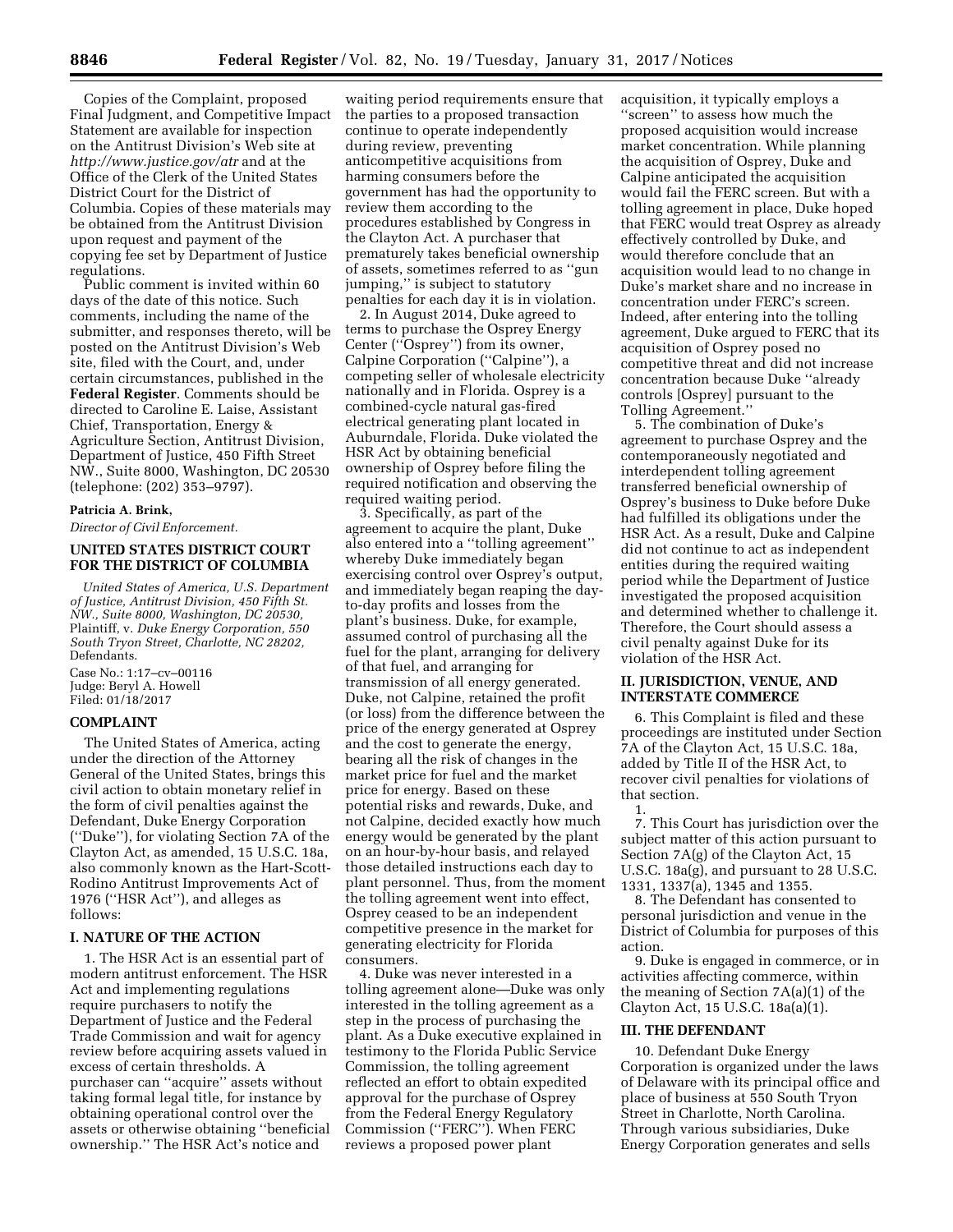electric power on a retail and/or wholesale basis in numerous local markets throughout the United States.

#### **IV. WAITING PERIOD REQUIREMENTS OF THE HSR ACT**

11. The HSR Act requires parties to file a notification with the Federal Trade Commission and the Department of Justice and to observe a waiting period before consummating acquisitions of voting securities or assets that exceed certain value thresholds. The required notification gives the federal antitrust agencies prior notice of, and information about, proposed transactions. The waiting period provides the antitrust enforcement agencies with an opportunity to investigate and to seek an injunction to prevent harm from anticompetitive transactions.

12. The HSR Act requirements apply to a transaction if, as a result of the transaction, the acquirer will ''hold'' assets or voting securities valued above the thresholds. Section 801(c)(1) of the Premerger Notification Rules, 16 CFR 800 *et seq.,* defines ''hold'' to mean to have ''beneficial ownership.'' An acquiring person may prematurely obtain beneficial ownership of assets by, among other things, assuming the risk or potential benefit of changes in the value of the relevant assets and exercising control over day-to-day business decisions of the acquired person's business before the end of the HSR waiting period. This conduct, sometimes referred to as ''gun jumping,'' violates Section 7A of the Clayton Act.

13. Section 7A(g)(1) of the Clayton Act, 15 U.S.C. 18a(g)(1), states that any person, or any officer, director, or partner thereof, who fails to comply with any provision of the HSR Act is liable to the United States for a civil penalty for each day during which the person is in violation. Beginning February 10, 2009, the maximum amount of civil penalty was increased to \$16,000 per day, pursuant to the Debt Collection Improvement Act of 1996, Pub. L. 104–134, 31001(s) (amending the Federal Civil Penalties Inflation Adjustment Act of 1990, 28 U.S.C. 2461 note), and Federal Trade Commission Rule 1.98, 16 CFR 1.98, 74 FR 857 (Jan. 9, 2009). Pursuant to the Federal Civil Penalties Inflation Adjustment Act Improvements Act of 2015, Pub. L. 114– 74, 701 (further amending the Federal Civil Penalties Inflation Adjustment Act of 1990), and Federal Trade Commission Rule 1.98, 16 CFR 1.98, 81 FR 42,476 (June 30, 2016), the maximum amount of civil penalty was increased to \$40,000 per day.

### **V. THE TRANSACTION AND THE DEFENDANT'S UNLAWFUL CONDUCT**

14. In August 2014, Duke and Calpine reached an agreement for Duke to purchase Osprey. The parties memorialized their agreement in an August 25, 2014 term sheet. The structure of the transaction included a tolling agreement to be put into effect until the closing of the acquisition. Duke and Calpine executed the tolling agreement on September 30, 2014, and it became effective the next day.

15. Tolling agreements are relatively common in the electricity industry, but the circumstances surrounding Duke's tolling agreement for the Osprey plant are not. Duke said in testimony to the Florida Public Service Commission that there was no separate rationale to enter this tolling agreement independent of the acquisition. Duke was only interested in the tolling agreement as a bridge to the acquisition of the plant itself. As a Duke executive testified, the tolling agreement was a ''mechanism to transfer the acquisition of the plant to [Duke].'' Duke insisted that it was only willing to enter into a tolling agreement in combination with an acquisition agreement, and only if Duke had the right to terminate the tolling agreement without penalty in the event that FERC rejected the acquisition.

16. The tolling agreement was designed to smooth approval by FERC by enabling Duke to argue that it ''already controls'' Osprey through the tolling agreement and thus that no new harm could come from permitting Duke to acquire Osprey outright. Under the tolling agreement, Duke was responsible for determining the amount of power that would be generated at Osprey, and for purchasing and delivering all the fuel necessary to produce that power. Duke was then entitled to receive all of the electricity generated by the facility.

17. After entering into the tolling agreement, Duke began to make all competitively significant decisions for the Osprey plant. Each day, Duke sent hour-by-hour instructions to Osprey personnel directing them to produce a certain amount of power. Duke also arranged to procure and deliver the necessary natural gas to Osprey functions previously performed by Calpine. Duke also arranged for all of the power generated at Osprey to be transmitted to its destination. In other words, Duke decided when and how much natural gas would be delivered to the plant and decided when and how much energy would be produced by the plant. Duke was free to make all of these decisions based on its own business

interests, and Osprey's function was limited to the mechanical operation of the facility consistent with Duke's instructions. Calpine ceased to make any significant competitive decisions for Osprey.

18. The combination of the tolling agreement and the asset purchase agreement transferred market risk (or potential gain) of a change in the fortunes of Osprey's business. Duke paid Calpine a fixed monthly fee plus a small amount to reimburse the plant's variable operations and maintenance costs. Duke also assumed financial responsibility for procuring natural gas, the plant's primary input cost. Thus, it was Duke who gained the profit or loss from sale of the energy, and it was Duke who assumed all the risk that fuel prices would increase or that energy market prices would fall. Calpine was no longer exposed to any risk of changes in the fuel or energy markets.

19. Months after the tolling agreement was executed and Duke had taken beneficial ownership of Osprey, Duke submitted a notification and report form pursuant to the HSR Act concerning its intent to acquire the Osprey plant, valued at approximately \$166 million. On February 27, 2015, the antitrust agencies terminated the HSR waiting period. Duke had beneficial ownership of Osprey for the entire waiting period.

# **VI. VIOLATION OF SECTION 7A OF THE CLAYTON ACT**

20. Plaintiff alleges and incorporates paragraphs 1 through 19 as if set forth fully herein.

21. Duke's acquisition of Osprey was subject to Section 7A premerger notification and waiting-period requirements.

22. Duke obtained beneficial ownership of Osprey prior to making its required premerger notification and observing the applicable waiting period in violation of Section 7A.

23. Accordingly, Defendant was continuously in violation of the requirements of the HSR Act each day beginning on October 1, 2014, until the waiting period was terminated on February 27, 2015.

#### **VII. REQUEST FOR RELIEF**

#### Wherefore, Plaintiff requests:

(a) that the Court adjudge and decree that Defendant violated the HSR Act and was in violation during the period of 150 days beginning on October 1, 2014, and ending on February 27, 2015;

(b) order that Defendant pay to the United States an appropriate civil penalty as provided under Section 7A(g)(1) of the Clayton Act, 15 U.S.C. 18(a)(g)(1), and 16 CFR 1.98(a);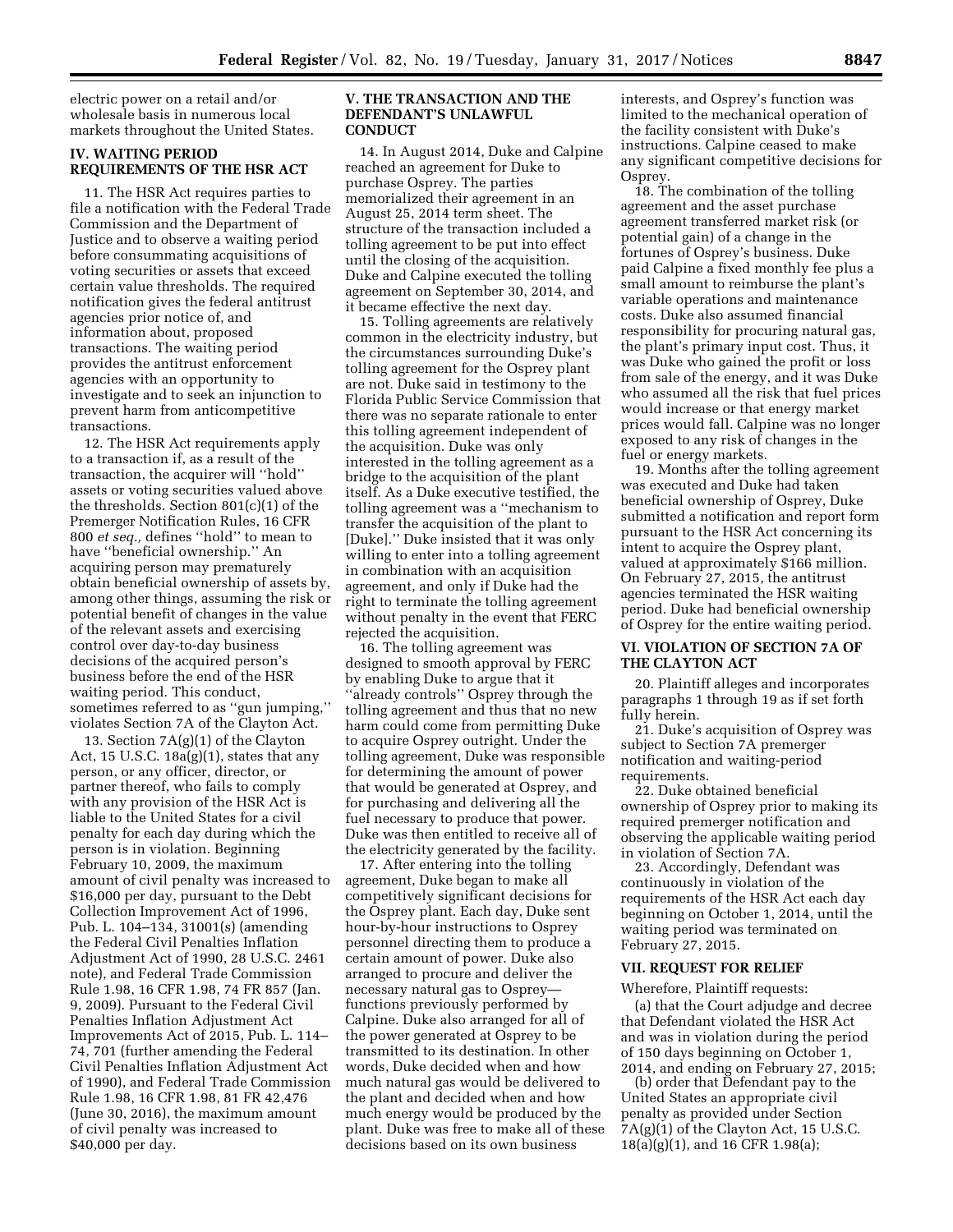(c) that the Court award the Plaintiff its costs of this suit; and,

(d) that the Court order such other and further relief as the Court may deem just and proper.

Dated: January 18, 2017. Respectfully Submitted, /s/ lllllllllllllllllll Renata B. Hesse (D.C. Bar #466107), *Acting Assistant Attorney General.*  /s/ lllllllllllllllllll Jonathan B. Sallet, *Deputy Assistant Attorney General for Litigation.*  /s/ lllllllllllllllllll Patricia A. Brink, *Director of Civil Enforcement.*  /s/<br>Behert A. Better Robert A. Potter, *Chief, Legal Policy Section.*  /s/ lllllllllllllllllll Caroline E. Laise, *Assistant Chief, Transportation, Energy & Agriculture Section.*  /s/<br>Bebert A. Leners Robert A. Lepore, *Assistant Chief, Transportation, Energy & Agriculture Section.*  /s/ lllllllllllllllllll Jade A. Eaton (D.C. Bar #939629) Njeri Mugure, *Trial Attorneys, Transportation, Energy & Agriculture Section.* 

#### /s/<br>Karo B. Kuritz Kara B. Kuritz,

*Attorney Advisor, Legal Policy Section.*  U.S. Department of Justice, Antitrust Division, 450 Fifth Street NW., Suite 8000, Washington, DC 20530, Phone: (202) 307– 6316, Facsimile: (202) 307–2784, Email: *[jade.eaton@usdoj.gov.](mailto:jade.eaton@usdoj.gov)* 

# **UNITED STATES DISTRICT COURT FOR THE DISTRICT OF COLUMBIA**

*United States Of America*, Plaintiff, v. *Duke Energy Corporation*, Defendant. Case No.: 1:17–cv–00116

Judge: Beryl A. Howell Filed: 01/18/2017

## **COMPETITIVE IMPACT STATEMENT**

Plaintiff United States of America (''United States''), pursuant to Section 2(b) of the Antitrust Procedures and Penalties Act (''APPA''), 15 U.S.C. 16(b)–(h), files this Competitive Impact Statement relating to the proposed Final Judgment submitted for entry in this civil antitrust proceeding.

#### **I. NATURE AND PURPOSE OF THE PROCEEDING**

On January 18, 2017, the United States filed a Complaint against Defendant Duke Energy Corporation (''Duke''), related to Duke's acquisition of the Osprey Energy Center (''Osprey'') from Calpine Corporation ("Calpine").

The Complaint alleges that Duke violated Section 7A of the Clayton Act, 15 U.S.C. 18a, commonly known as the Hart-Scott-Rodino Antitrust Improvements Act of 1976 (the ''HSR Act'').

The Complaint alleges that Duke acquired Osprey, through a transaction in excess of the then-applicable statutory thresholds, without making the required HSR Act filings with the agencies and without observing the required HSR Act waiting period. The HSR Act provides that ''no person shall acquire, directly or indirectly, any voting securities of any person'' exceeding certain thresholds until that person has filed pre-acquisition notification and report forms with the Department of Justice and the Federal Trade Commission (collectively, the ''federal antitrust agencies'' or ''agencies'') and the post-filing waiting period has expired. 15 U.S.C. 18a(a). A key purpose of the notification and waiting period is to protect consumers and competition from potentially anticompetitive transactions by providing the agencies an opportunity to conduct an antitrust review of proposed transactions before they are consummated.

At the same time the Complaint was filed, the United States also filed a Stipulation and proposed Final Judgment. Under the proposed Final Judgment, which is explained more fully below, Duke is required to pay a civil penalty to the United States in the amount of \$600,000. The proposed Final Judgment is designed to deter HSR Act violations by Duke and similarly situated acquirers.

The United States and the Defendant have stipulated that the proposed Final Judgment may be entered after compliance with the APPA. Entry of the proposed Final Judgment would terminate this action, except that the Court would retain jurisdiction to construe, modify, or enforce the provisions of the proposed Final Judgment and punish violations thereof.

### **II. DESCRIPTION OF THE EVENTS GIVING RISE TO THE ALLEGED VIOLATION**

## *A. Duke's Acquisition of Osprey Energy Center From Calpine*

In August 2014, Duke agreed to terms to purchase Osprey from Calpine, a competing seller of wholesale electricity nationally and in Florida. As part of the acquisition, Duke entered into a ''tolling agreement'' whereby Duke immediately began exercising control over Osprey's output, and immediately began reaping the day-to-day profits and losses from

the plant's business. Duke, for example, assumed control of purchasing all the fuel for the plant, arranging for delivery of that fuel, and arranging for transmission of all energy generated. Duke retained the profit (or loss) from the difference between the price of the energy generated at Osprey and the cost to generate the energy, bearing all the risk of changes in the market price for fuel and the market price for energy. Based on these potential risks and rewards, Duke decided exactly how much energy would be generated by the plant on an hour-by-hour basis, and relayed those detailed instructions each day to plant personnel. Thus, from the moment the tolling agreement went into effect, Osprey ceased to be an independent competitive presence in the market for generating electricity for Florida consumers. The tolling agreement was entered months before Duke made its required HSR filing for the acquisition of Osprey.

Duke made clear in testimony filed with federal and state regulators that it only ever considered the tolling agreement in conjunction with an agreement to acquire Osprey. As Duke explained in its application to the Federal Energy Regulatory Commission (''FERC'') for permission to acquire the plant, Duke's negotiation with Calpine ''led to an agreement in principle whereby [Duke] would purchase power from Osprey Energy Center under a twoyear power purchase agreement [the Tolling Agreement] and then purchase the facility itself.''

# *B. Duke's Alleged Violation of Section 7A*

Before the HSR Act was enacted, the agencies were often forced to investigate anticompetitive mergers that had already been consummated without public notice. In those situations, the agencies' only recourse was to sue to unwind the parties' merger. During this time, the loss of competition continued to harm consumers, and if the court ultimately found that the merger was illegal, effective relief was often impossible to achieve. The HSR Act addressed these problems and strengthened antitrust enforcement by providing the antitrust agencies the ability to investigate certain large acquisitions before they are consummated. In particular, the HSR Act prohibits certain acquiring parties from undertaking an acquisition before required filings are made with the antitrust agencies and a prescribed waiting period expires or is terminated.

The HSR Act requirements apply to a transaction if, as a result of the transaction, the acquirer will ''hold''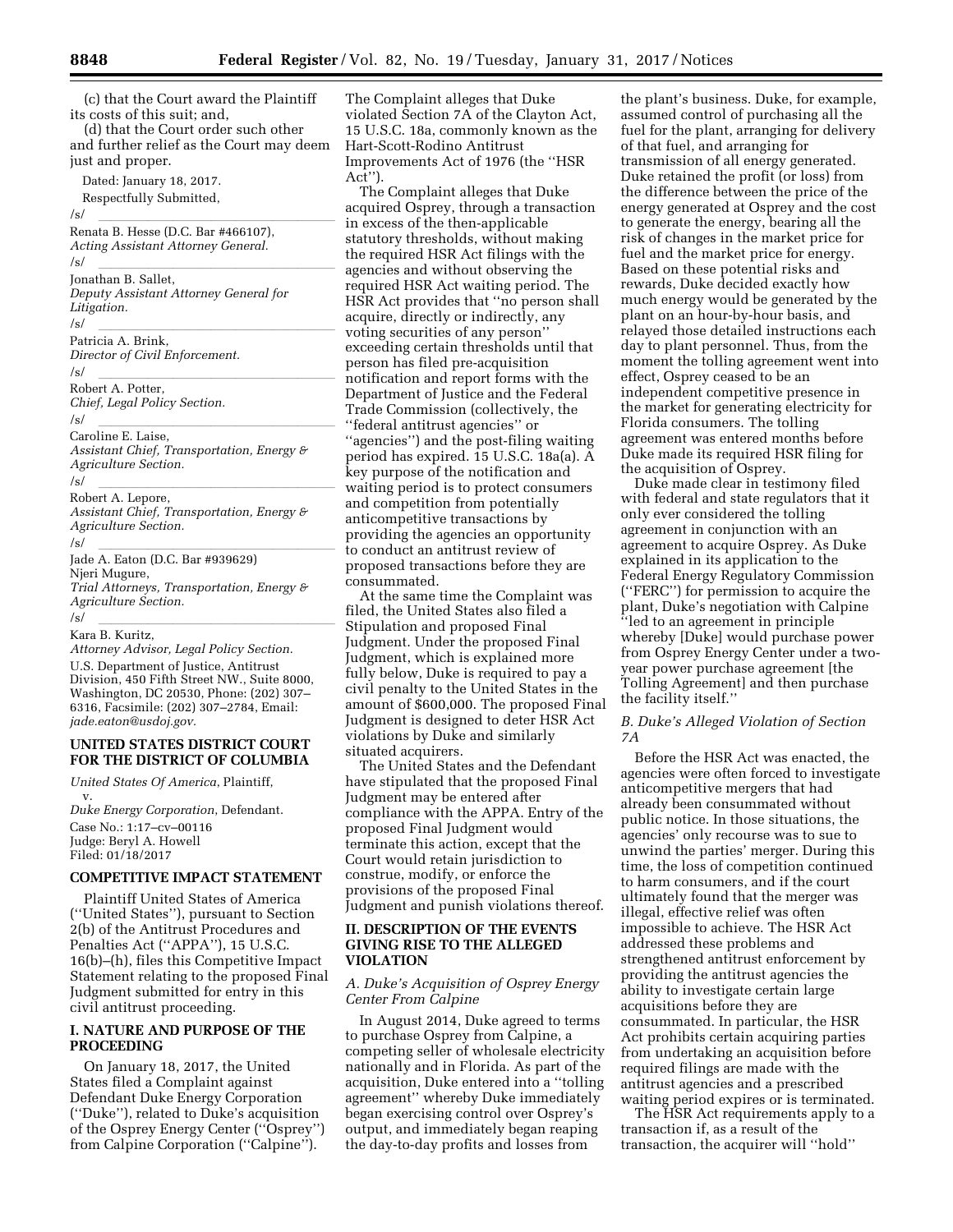assets or voting securities valued above the thresholds. Under HSR Rule 801.1(c), to ''hold'' assets or voting securities means "beneficial ownership, whether direct, or indirect through fiduciaries, agents, controlled entities or other means.'' 16 CFR 801.1(c). Thus, under the Act, parties must make an HSR filing and observe a waiting period before transferring beneficial ownership of the assets or voting securities to be acquired. The Statement of Basis and Purpose accompanying the Rules explains that beneficial ownership is determined on a case-by-case basis, based on the indicia of beneficial ownership which include among others, the right to obtain the benefit of any increase in value or dividends, and the risk of loss of value. 43 FR 33,449 (July 31, 1978). The agencies have explained that a firm may also gain beneficial ownership by obtaining ''operational control" of an asset.<sup>1</sup>

The combination of Duke's agreement to purchase Osprey and the tolling agreement transferred beneficial ownership of Osprey's business to Duke before Duke had fulfilled its obligations under the HSR Act. Duke's tolling agreement with Calpine gave it significant operational control over the Osprey plant, and allowed Duke to assume the risks or potential benefits of changes in the value of Osprey's business. Duke procured and decided how much fuel would be delivered to the plant, decided when and how much energy would be produced by the plant, and decided when and where that energy would be delivered. Calpine's function was limited to the mechanical operation of the Osprey facility consistent with Duke's instructions. In addition, Duke, and not Calpine, retained the margin between the cost of gas and the price of electricity. If the spread between the cost of gas and the market price of electricity increased or decreased prior to closing, Duke realized that gain or loss.

A tolling agreement alone does not necessarily confer beneficial ownership. Tolling agreements are relatively common in the electricity industry, and control over output and the shift of risk and benefit to the buyer over the term

are typical features of such agreements. However, in this instance, as Duke admitted to regulators, the tolling agreement for the Osprey plant was entered as part and parcel of a broader agreement to acquire the plant and had no economic rationale independent from the acquisition. Considering the intertwined agreements in their totality, Calpine ceased to be an independent competitive presence in the market after entering the tolling agreement, and beneficial ownership of Osprey transferred to Duke.

Agreements that transfer some indicia of beneficial ownership, even if common in an industry, may violate Section 7A if entered into while the buyer intends to acquire the asset.<sup>2</sup> Entering into such agreements before filing the required HSR notifications and before the HSR waiting period expires defeats the purpose of the HSR Act by enabling the acquiring person to direct the acquired person's business to bring about the effects of an acquisition prior to completion of the agencies' antitrust review. Hence, Duke's obligation to file and observe the waiting period arose as of October 1, 2014, the effective date of the tolling agreement relating to the plant it intended to acquire.

## **III. EXPLANATION OF THE PROPOSED FINAL JUDGMENT**

The proposed Final Judgment imposes a \$600,000 civil penalty for violation of the HSR Act. The United States adjusted the penalty downward from the maximum permitted under the HSR Act in part because the Defendant was willing to resolve the matter by consent decree and avoid prolonged investigation and litigation. The relief will have a beneficial effect on competition because it will deter future instances in which parties seek to immediately remove an independent competitive presence from an industry before filing required pre-acquisition notifications with the agencies and observing the required waiting period. At the same time, the penalty will not have any adverse effect on competition.

# **IV. REMEDIES AVAILABLE TO POTENTIAL PRIVATE LITIGANTS**

There is no private antitrust action for HSR Act violations; therefore, entry of

the proposed Final Judgment will neither impair nor assist the bringing of any private antitrust action.

# **V. PROCEDURES AVAILABLE FOR MODIFICATION OF THE PROPOSED FINAL JUDGMENT**

The United States and the Defendant have stipulated that the proposed Final Judgment may be entered by this Court after compliance with the provisions of the APPA, provided that the United States has not withdrawn its consent. The APPA conditions entry of the decree upon this Court's determination that the proposed Final Judgment is in the public interest.

The APPA provides a period of at least sixty (60) days preceding the effective date of the proposed Final Judgment within which any person may submit to the United States written comments regarding the proposed Final Judgment. Any person who wishes to comment should do so within sixty (60) days of the date of publication of this Competitive Impact Statement in the **Federal Register**, or the last date of publication in a newspaper of the summary of this Competitive Impact Statement, whichever is later. All comments received during this period will be considered by the United States Department of Justice, which remains free to withdraw its consent to the proposed Final Judgment at any time prior to the Court's entry of judgment. The comments and the response of the United States will be filed with this Court. In addition, comments will be posted on the U.S. Department of Justice, Antitrust Division's internet Web site and, under certain circumstances, published in the **Federal Register**. Written comments should be submitted to: Caroline Laise, Assistant Chief, Transportation Energy and Agriculture Section, Antitrust Division, United States Department of Justice, 450 Fifth Street NW., Suite 8000, Washington, DC 20530, *[Caroline.Laise@](mailto:Caroline.Laise@usdoj.gov) [usdoj.gov.](mailto:Caroline.Laise@usdoj.gov)* 

The proposed Final Judgment provides that this Court retains jurisdiction over this action, and the parties may apply to this Court for any order necessary or appropriate for the modification, interpretation, or enforcement of the Final Judgment.

# **VI. ALTERNATIVES TO THE PROPOSED FINAL JUDGMENT**

The United States considered, as an alternative to the proposed Final Judgment, a full trial on the merits against the Defendant. The United States is satisfied, however, that the proposed relief is an appropriate remedy in this matter. Given the facts of

<sup>1</sup>*See, e.g.,* Complaint, *United States* v. *Flakeboard Am. Ltd.,* No. 3:14–cv–4949 (N.D. Cal. Nov. 7, 2014), *available at [https://www.justice.gov/](https://www.justice.gov/atr/case-document/file/496511/download) [atr/case-document/file/496511/download;](https://www.justice.gov/atr/case-document/file/496511/download)*  Complaint, *United States* v. *Smithfield Foods, Inc.,*  No. 1:10–cv–00120 (D.D.C. Jan. 21, 2010), *available at [https://www.justice.gov/atr/case-document/](https://www.justice.gov/atr/case-document/complaint-211) [complaint-211;](https://www.justice.gov/atr/case-document/complaint-211)* Complaint, *United States* v. *Qualcomm Inc.,* No. 1:06CV00672 (PLF) (D.D.C. Apr. 13, 2006), *available at [https://www.justice.gov/](https://www.justice.gov/atr/case-document/complaint-civil-penalties-violation-premerger-reporting-requirements-hart-scott-0) [atr/case-document/complaint-civil-penalties](https://www.justice.gov/atr/case-document/complaint-civil-penalties-violation-premerger-reporting-requirements-hart-scott-0)[violation-premerger-reporting-requirements-hart](https://www.justice.gov/atr/case-document/complaint-civil-penalties-violation-premerger-reporting-requirements-hart-scott-0)[scott-0.](https://www.justice.gov/atr/case-document/complaint-civil-penalties-violation-premerger-reporting-requirements-hart-scott-0)* 

<sup>2</sup>For example, the Department expressed this view in a 1996 speech by former Deputy Assistant Attorney General Larry Fullerton in which he discussed certain management contracts sometimes entered into by radio stations. Lawrence R. Fullerton, Deputy Assistant Attorney General, Antitrust Division, Dep't of Justice, Address at Business Development Associates Antitrust 1997 Conference (Oct. 21, 1996), *available at [https://](https://www.justice.gov/atr/file/518686/download) [www.justice.gov/atr/file/518686/download.](https://www.justice.gov/atr/file/518686/download)*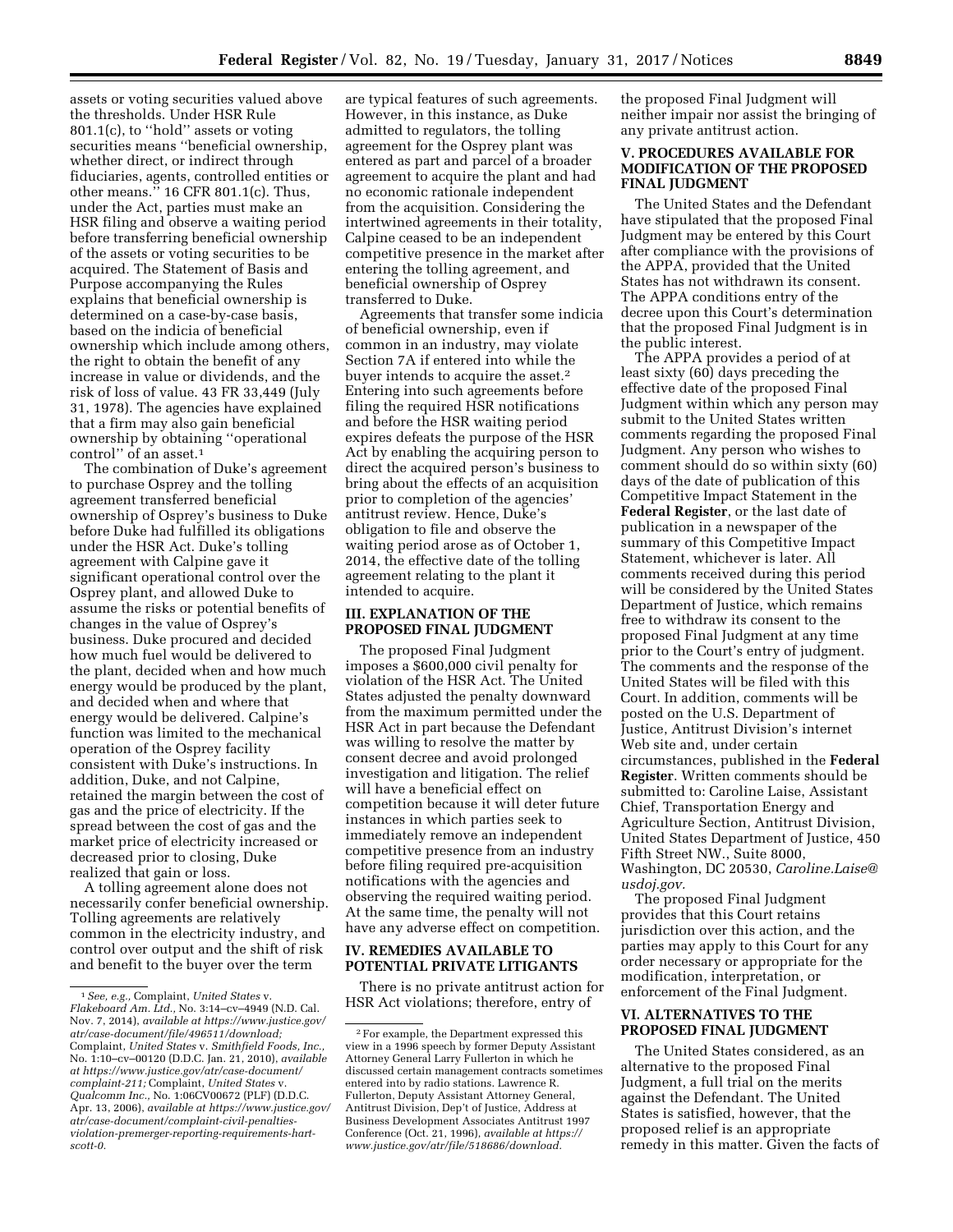this case, the United States is satisfied that the proposed civil penalty is sufficient to address the violation alleged in the Complaint and to deter violations by similarly situated entities in the future, without the time, expense, and uncertainty of a full trial on the merits.

# **VII. STANDARD OF REVIEW UNDER THE APPA FOR THE PROPOSED FINAL JUDGMENT**

The APPA requires that proposed consent judgments in antitrust cases brought by the United States be subject to a sixty (60) day comment period, after which the court shall determine whether entry of the proposed Final Judgment is ''in the public interest.'' 15 U.S.C. 16(e)(1). In making that determination, the court, in accordance with the statute as amended in 2004, is required to consider:

(A) The competitive impact of such judgment, including termination of alleged violations, provisions for enforcement and modification, duration of relief sought, anticipated effects of alternative remedies actually considered, whether its terms are ambiguous, and any other competitive considerations bearing upon the adequacy of such judgment that the court deems necessary to a determination of whether the consent judgment is in the public interest; and

(B) the impact of entry of such judgment upon competition in the relevant market or markets, upon the public generally and individuals alleging specific injury from the violations set forth in the complaint including consideration of the public benefit, if any, to be derived from a determination of the issues at trial.

*Id.* § 16(e)(1)(A) & (B). In considering these statutory factors, the court's inquiry is necessarily a limited one, as the government is entitled to ''broad discretion to settle with the defendant within the reaches of the public interest.'' *United States v. Microsoft Corp.,* 56 F.3d 1448, 1461 (D.C. Cir. 1995); *see generally United States v. SBC Commc'ns, Inc.,* 489 F. Supp. 2d 1 (D.D.C. 2007) (assessing public interest standard under the Tunney Act); *United States v. U.S. Airways Group, Inc.,* 38 F. Supp. 3d 69, 75 (D.D.C. 2014) (noting the court has broad discretion of the adequacy of the relief at issue); *United States v. InBev N.V./S.A.,* No. 08–1965 (JR), 2009–2 Trade Cas. (CCH) ¶ 76,736, 2009 U.S. Dist. LEXIS 84787, at \*3, (D.D.C. Aug. 11, 2009) (noting that the court's review of a consent judgment is limited and only inquires ''into whether the government's determination that the proposed remedies will cure the antitrust violations alleged in the complaint was reasonable, and whether

the mechanism to enforce the final judgment are clear and manageable.'').3

As the United States Court of Appeals for the District of Columbia Circuit has held, a court conducting an inquiry under the APPA may consider, among other things, the relationship between the remedy secured and the specific allegations set forth in the government's complaint, whether the decree is sufficiently clear, whether enforcement mechanisms are sufficient, and whether the decree may positively harm third parties. *See Microsoft,* 56 F.3d at 1458– 62. With respect to the adequacy of the relief secured by the decree, a court may not ''engage in an unrestricted evaluation of what relief would best serve the public.'' *United States v. BNS, Inc.,* 858 F.2d 456, 462 (9th Cir. 1988) (quoting *United States v. Bechtel Corp.,*  648 F.2d 660, 666 (9th Cir. 1981)); *see also Microsoft,* 56 F.3d at 1460–62; *United States v. Alcoa, Inc.,* 152 F. Supp. 2d 37, 40 (D.D.C. 2001); *InBev,*  2009 U.S. Dist. LEXIS 84787, at \*3. Courts have held that:

[t]he balancing of competing social and political interests affected by a proposed antitrust consent decree must be left, in the first instance, to the discretion of the Attorney General. The court's role in protecting the public interest is one of insuring that the government has not breached its duty to the public in consenting to the decree. The court is required to determine not whether a particular decree is the one that will best serve society, but whether the settlement is ''*within the reaches of the public interest.*'' More elaborate requirements might undermine the effectiveness of antitrust enforcement by consent decree.

*Bechtel,* 648 F.2d at 666 (emphasis added) (citations omitted).4 In determining whether a proposed settlement is in the public interest, a district court ''must accord deference to the government's predictions about the efficacy of its remedies, and may not require that the remedies perfectly

4*Cf. BNS,* 858 F.2d at 464 (holding that the court's ''ultimate authority under the [APPA] is limited to approving or disapproving the consent decree''); *United States v. Gillette Co.,* 406 F. Supp. 713, 716 (D. Mass. 1975) (noting that, in this way, the court is constrained to ''look at the overall picture not hypercritically, nor with a microscope, but with an artist's reducing glass''). *See generally Microsoft,* 56 F.3d at 1461 (discussing whether ''the remedies [obtained in the decree are] so inconsonant with the allegations charged as to fall outside of the 'reaches of the public interest' '').

match the alleged violations.'' *SBC Commc'ns,* 489 F. Supp. 2d at 17; *see also U.S. Airways,* 38 F. Supp. 3d at 75 (noting that a court should not reject the proposed remedies because it believes others are preferable); *Microsoft,* 56 F.3d at 1461 (noting the need for courts to be ''deferential to the government's predictions as to the effect of the proposed remedies''); *United States v. Archer-Daniels-Midland Co.,* 272 F. Supp. 2d 1, 6 (D.D.C. 2003) (noting that the court should grant due respect to the government's prediction as to the effect of proposed remedies, its perception of the market structure, and its views of the nature of the case).

Courts have greater flexibility in approving proposed consent decrees than in crafting their own decrees following a finding of liability in a litigated matter. ''[A] proposed decree must be approved even if it falls short of the remedy the court would impose on its own, as long as it falls within the range of acceptability or is 'within the reaches of public interest.' '' *United States v. Am. Tel. & Tel. Co.,* 552 F. Supp. 131, 151 (D.D.C. 1982) (citations omitted) (quoting *United States v. Gillette Co.,* 406 F. Supp. 713, 716 (D. Mass. 1975)), *aff'd sub nom., Maryland v. United States,* 460 U.S. 1001 (1983); *see also U.S. Airways,* 38 F. Supp. 3d at 76 (noting that room must be made for the government to grant concessions in the negotiation process for settlements (citing *Microsoft,* 56 F.3d at 1461)); *United States v. Alcan Aluminum Ltd.,*  605 F. Supp. 619, 622 (W.D. Ky. 1985) (approving the consent decree even though the court would have imposed a greater remedy). To meet this standard, the United States ''need only provide a factual basis for concluding that the settlements are reasonably adequate remedies for the alleged harms.'' *SBC Commc'ns,* 489 F. Supp. 2d at 17.

Moreover, the court's role under the APPA is limited to reviewing the remedy in relationship to the violations that the United States has alleged in its Complaint, and does not authorize the court to ''construct [its] own hypothetical case and then evaluate the decree against that case.'' *Microsoft,* 56 F.3d at 1459; *see also U.S. Airways,* 38 F. Supp. 3d at 75 (noting that the court must simply determine whether there is a factual foundation for the government's decisions such that its conclusions regarding the proposed settlements are reasonable); *InBev,* 2009 U.S. Dist. LEXIS 84787, at \*20 (concluding that ''the 'public interest' is not to be measured by comparing the violations alleged in the complaint against those the court believes could have, or even should have, been

<sup>3</sup>The 2004 amendments substituted ''shall'' for ''may'' in directing relevant factors for court to consider and amended the list of factors to focus on competitive considerations and to address potentially ambiguous judgment terms. *Compare* 15 U.S.C. 16(e) (2004), *with* 15 U.S.C. 16(e)(1) (2006); *see also SBC Commc'ns,* 489 F. Supp. 2d at 11 (concluding that the 2004 amendments ''effected minimal changes'' to Tunney Act review).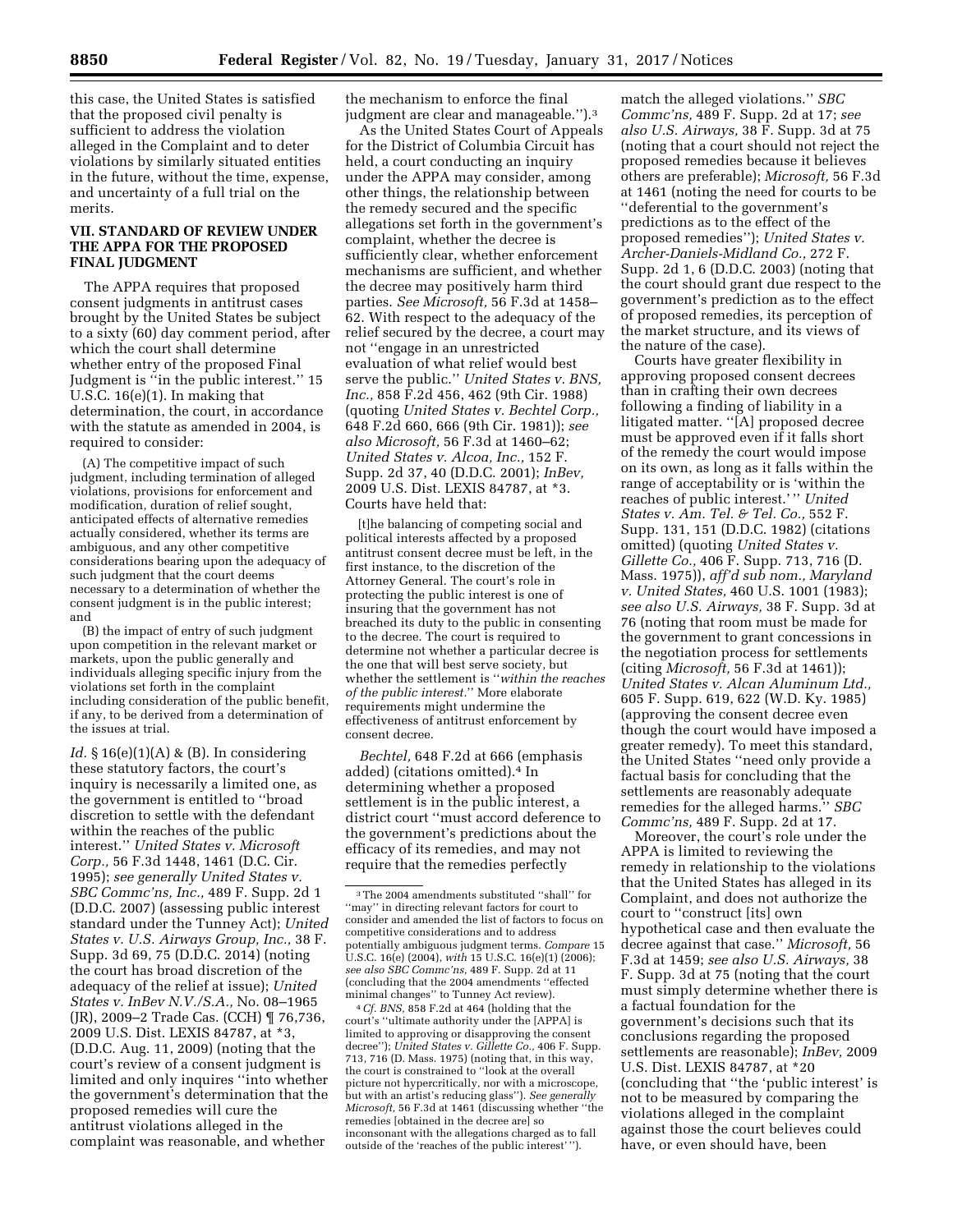alleged''). Because the ''court's authority to review the decree depends entirely on the government's exercising its prosecutorial discretion by bringing a case in the first place,'' it follows that ''the court is only authorized to review the decree itself,'' and not to ''effectively redraft the complaint'' to inquire into other matters that the United States did not pursue. *Microsoft,* 56 F.3d at 1459– 60. As this Court confirmed in *SBC Communications,* courts ''cannot look beyond the complaint in making the public interest determination unless the complaint is drafted so narrowly as to make a mockery of judicial power.'' 489 F. Supp. 2d at 15.

In its 2004 amendments, Congress made clear its intent to preserve the practical benefits of utilizing consent decrees in antitrust enforcement, adding the unambiguous instruction that ''[n]othing in this section shall be construed to require the court to conduct an evidentiary hearing or to require the court to permit anyone to intervene.'' 15 U.S.C. 16(e)(2); *see also U.S. Airways,* 38 F. Supp. 3d at 76 (indicating that a court is not required to hold an evidentiary hearing or to permit intervenors as part of its review under the Tunney Act). This language codified what Congress intended when it enacted the Tunney Act in 1974, as the author of this legislation, Senator Tunney, explained: ''The court is nowhere compelled to go to trial or to engage in extended proceedings which might have the effect of vitiating the benefits of prompt and less costly settlement through the consent decree process.'' 119 Cong. Rec. 24,598 (1973) (statement of Sen. Tunney). Rather, the procedure for the public interest determination is left to the discretion of the court, with the recognition that the court's ''scope of review remains sharply proscribed by precedent and the nature of Tunney Act proceedings.'' *SBC Commc'ns,* 489 F. Supp. 2d at 11.5 A court can make its public interest determination based on the competitive

impact statement and response to public comments alone. *U.S. Airways,* 38 F. Supp. 3d at 76.

# **VIII. DETERMINATIVE DOCUMENTS**

There are no determinative materials or documents within the meaning of the APPA that were considered by the United States in formulating the proposed Final Judgment.

Date: January 18, 2017.

Respectfully Submitted,

\_\_\_\_\_/s/ \_\_\_\_\_<br>Robert A. Lepore,

*U.S. Department of Justice, Antitrust Division, 450 Fifth Street NW., Suite 8000, Washington, DC 20530, Phone: (202) 532– 4928, Facsimile: (202) 307–2784, Email: [robert.lepore@usdoj.gov.](mailto:robert.lepore@usdoj.gov)* 

# **IN THE UNITED STATES DISTRICT COURT FOR THE DISTRICT OF COLUMBIA**

*United States of America,* Plaintiff, v. *Duke Energy Corporation,* Defendant. Case No.: 1:17–cv–00116 Judge: Beryl A. Howell Filed: 01/18/2017

# **[PROPOSED] FINAL JUDGMENT**

WHEREAS, Plaintiff, United States of America, filed this action on January 18, 2017, alleging that Defendant, Duke Energy Corporation, violated Section 7A of the Clayton Act, 15 U.S.C. 18a, commonly known as the Hart-Scott-Rodino Antitrust Improvements Act of 1976, and the United States and Defendant, by their respective attorneys, have consented to the entry of this Final Judgment without trial or adjudication of any issue of fact or law and without this Final Judgment constituting any evidence against or an admission by the Defendant with respect to any issue of fact or law;

NOW THEREFORE, before any testimony is taken, without trial or adjudication of any issue of fact or law, and upon consent of the parties, it is ORDERED, ADJUDGED, AND DECREED:

# **I. JURISDICTION**

The Court has jurisdiction over the subject matter of and each of the parties to this action. The Complaint states a claim upon which relief may be granted against the Defendant under Section 7A of the Clayton Act, 15 U.S.C. § 18a.

## **II. CIVIL PENALTY**

Judgment is hereby entered in this matter in favor of Plaintiff United States of America and against Defendant Duke Energy Corporation, and pursuant to Section 7A(g)(1) of the Clayton Act, 15 U.S.C. 18a(g)(1), the Debt Collection Improvement Act of 1996, Pub. L. 104–

134 § 31001(s) (amending the Federal Civil Penalties Inflation Adjustment Act of 1990, 28 U.S.C. 2461), and Federal Trade Commission Rule 1.98, 16 CFR 1.98, 61 FR 54549 (Oct. 21, 1996), and 74 FR 857 (Jan. 9, 2009), and the Federal Civil Penalties Inflation Adjustment Act Improvements Act of 2015, Pub. L. 114– 74, 701 (further amending the Federal Civil Penalties Inflation Adjustment Act of 1990), and Federal Trade Commission Rule 1.98, 16 CFR 1.98, 81 FR 42,476 (June 30, 2016). Defendant is hereby ordered to pay a civil penalty in the amount of six hundred thousand dollars (\$600,000). Payment of the civil penalty ordered shall be made by wire transfer of funds or cashier's check. If the payment is made by wire transfer, Defendant shall contact Janie Ingalls of the Antitrust Division's Antitrust Documents Group at (202) 514–2481 for instructions before making the transfer. If the payment is made by cashier's check, the check shall be made payable to the United States Department of Justice and delivered to: Janie Ingalls, United States Department of Justice, Antitrust Division, Antitrust Documents Group, 450 Fifth Street NW., Suite 1024, Washington, DC 20530.

Defendant shall pay the full amount of the civil penalty within thirty (30) days of entry of this Final Judgment. In the event of a default or delay in payment, interest at the rate of eighteen (18) percent per annum shall accrue thereon from the date of default to the date of payment.

## **III. COSTS**

Each party shall bear its own costs of this action.

# **IV. PUBLIC INTEREST DETERMINATION**

The entry of this Final Judgment is in the public interest. The parties have complied with the requirements of the Antitrust Procedures and Penalties Act, 15 U.S.C. 16, including making copies available to the public of this Final Judgment, the Competitive Impact Statement, and any comments thereon and the United States' responses to comments. Based upon the record before the Court, which includes the Competitive Impact Statement and any comments and response to comments filed with the Court, entry of this Final Judgment is in the public interest.

Date:<br>Court approval subject to procedures of Antitrust Procedures and Penalties Act, 15 U.S.C. 16

lla llight and the state of the state of the state of the state of the state of the state of the state of the

<sup>5</sup>*See also United States v. Enova Corp.,* 107 F. Supp. 2d 10, 17 (D.D.C. 2000) (noting that the ''Tunney Act expressly allows the court to make its public interest determination on the basis of the competitive impact statement and response to comments alone''); *United States v. Mid-Am. Dairymen, Inc.,* No. 73–CV–681–W–1, 1977–1 Trade Cas. (CCH) ¶ 61,508, at 71,980, \*22 (W.D. Mo. 1977) (''Absent a showing of corrupt failure of the government to discharge its duty, the Court, in making its public interest finding, should . . . carefully consider the explanations of the government in the competitive impact statement and its responses to comments in order to determine whether those explanations are reasonable under the circumstances.''); S. Rep. No. 93–298, at 6 (1973) (''Where the public interest can be meaningfully evaluated simply on the basis of briefs and oral arguments, that is the approach that should be utilized.'').